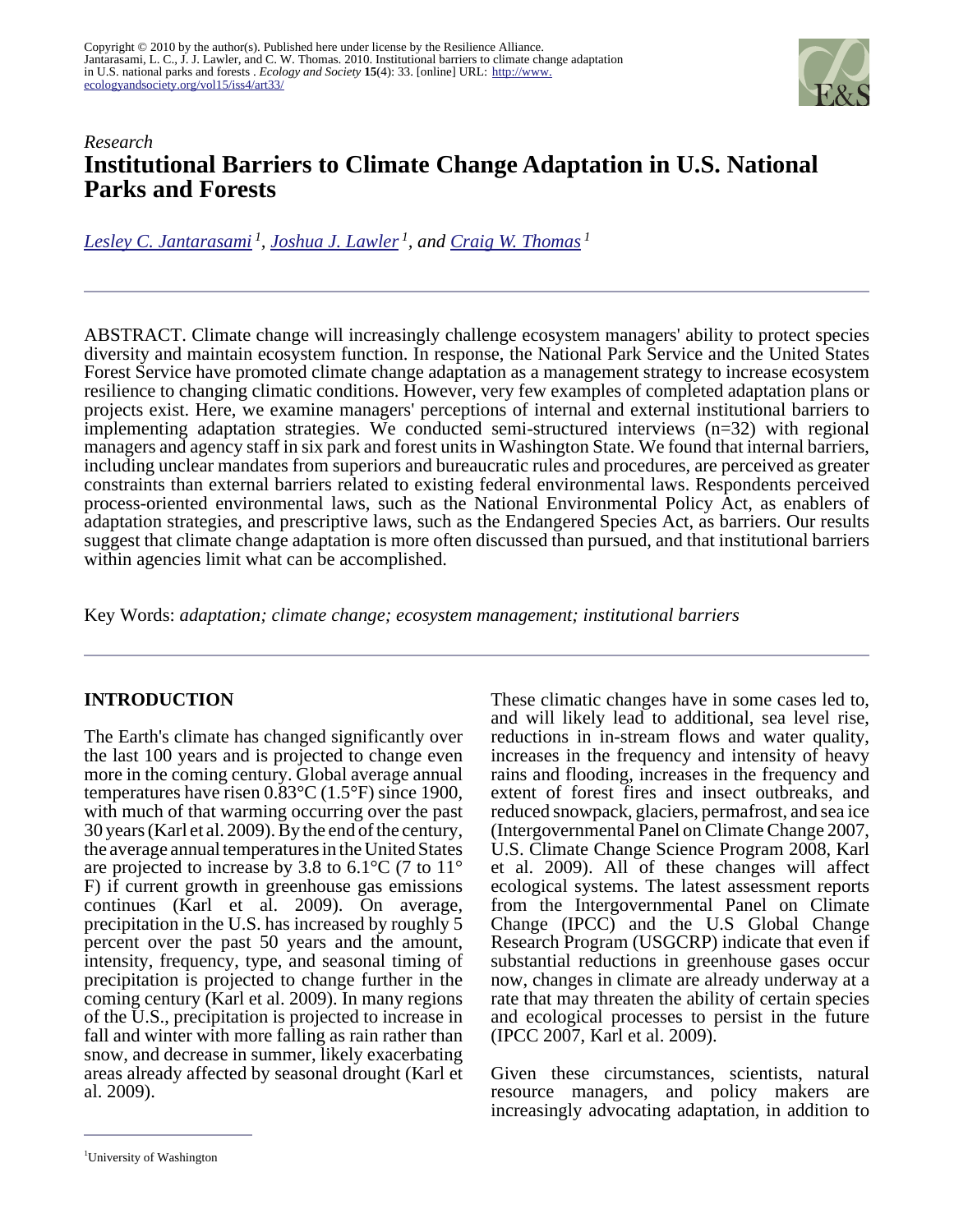mitigation, as a means of sustaining natural systems (Heller and Zavalata 2009, Climate Adaptation Knowledge Exchange 2010, Council on Environmental Quality 2010). In contrast to mitigation, which seeks to reduce emissions of greenhouse gases affecting the climate system, adaptation aims to prepare for and respond to changes that have already occurred and will occur regardless of how aggressively emissions are reduced. The USGCRP defines adaptation as management strategies aimed at reducing adverse risks to ecological systems by increasing their resilience to climate change stressors (U.S. Climate Change Science Program 2008). Many broad adaptation strategies have their roots in traditional conservation and ecosystem management principles. These include reducing existing stressors such as pollution, invasive species, and habitat fragmentation; managing for ecosystem processes and function rather than for particular species or community types; and establishing habitat buffers and wildlife corridors to connect existing protected habitat with potential future suitable habitat (U.S. Climate Change Science Program 2008, Heller and Zavaleta 2009). Some of the more controversial adaptation strategies that have been proposed include species "triage", that is, concentrating conservation efforts on the species with the greatest chance of survival, and translocation of threatened species to new environments where they did not previously exist (Heller and Zavaleta 2009).

The concept of managed adaptation to climate change has been circulating in academic and international policy arenas since the first IPCC assessment report in the early 1990s. However, it has only recently become prominent in the domestic policy discourse of U.S. federal land management agencies. The Department of Agriculture's U.S. Forest Service (USFS) formally adopted a policy framework document in late 2008 that identified adaptation as a key agency goal and recommended integrating climate change considerations into agency-wide policies and program guidance. The Department of Interior issued a series of policy documents in 2009 asking the National Park Service (NPS) and other agencies within the Department to initiate both adaptation- and mitigation-focused actions to address current and future impacts of climate change. Despite this emerging focus at the national level, very few examples of completed plans or fully implemented adaptation projects exist at the individual unit level, such as the National Park, National Forest, or National Wildlife Refuge

(U.S. Climate Change Science Program 2008, Heller and Zavaleta 2009).

To understand why so few plans and projects for climate change adaptation exist in practice, our research examined the perceptions of agency staff and managers regarding institutional barriers in individual units of the two largest federal land holders in Washington State, namely the NPS and the USFS. We examined both internal and external barriers. Internally, we examined the extent to which agency staff and managers believed they had a mandate from their superiors to implement climate change adaptation projects, and what types of internal changes they believed were needed to implement adaptation plans and projects. Externally, we examined their perceptions of how existing federal environmental laws hinder or enable adaptation.

Institutional rules and norms can serve either as barriers to, or enablers of, action within public agencies. Formal institutions are rules that "forbid, permit or require some action or outcome" (Ostrom 1990:51). Informal institutions are cultural norms and shared understandings about appropriate behavior (DiMaggio and Powell 1991). All public agencies are institutions, but they vary in the extent to which they have been institutionalized, that is, the extent to which they are governed by rules and/ or professional norms that enable or hinder individual behavior (March and Olsen 1989). Highly institutionalized agencies, such as the USFS and NPS, resist change because the rules and norms governing individual behavior serve to maintain the status quo (Kaufman 1960, Thomas 2003). In such agencies, policy directives that merely enable staff to pursue certain activities, such as climate change adaptation plans and projects, may not encourage staff to do so because these activities are not required by rules, and may not be understood as a priority by norms.

The environmental management literature identifies a number of institutional barriers to policy implementation that may explain the lack of new, on-the-ground, adaptation projects in the NPS and USFS. Barriers related to legislation include potential conflicts between current legal requirements and the new management approaches recommended for adaptation, which may limit management options (Luers and Moser 2006, U.S. Climate Change Science Program 2008). Barriers related to organizational procedures and policies include short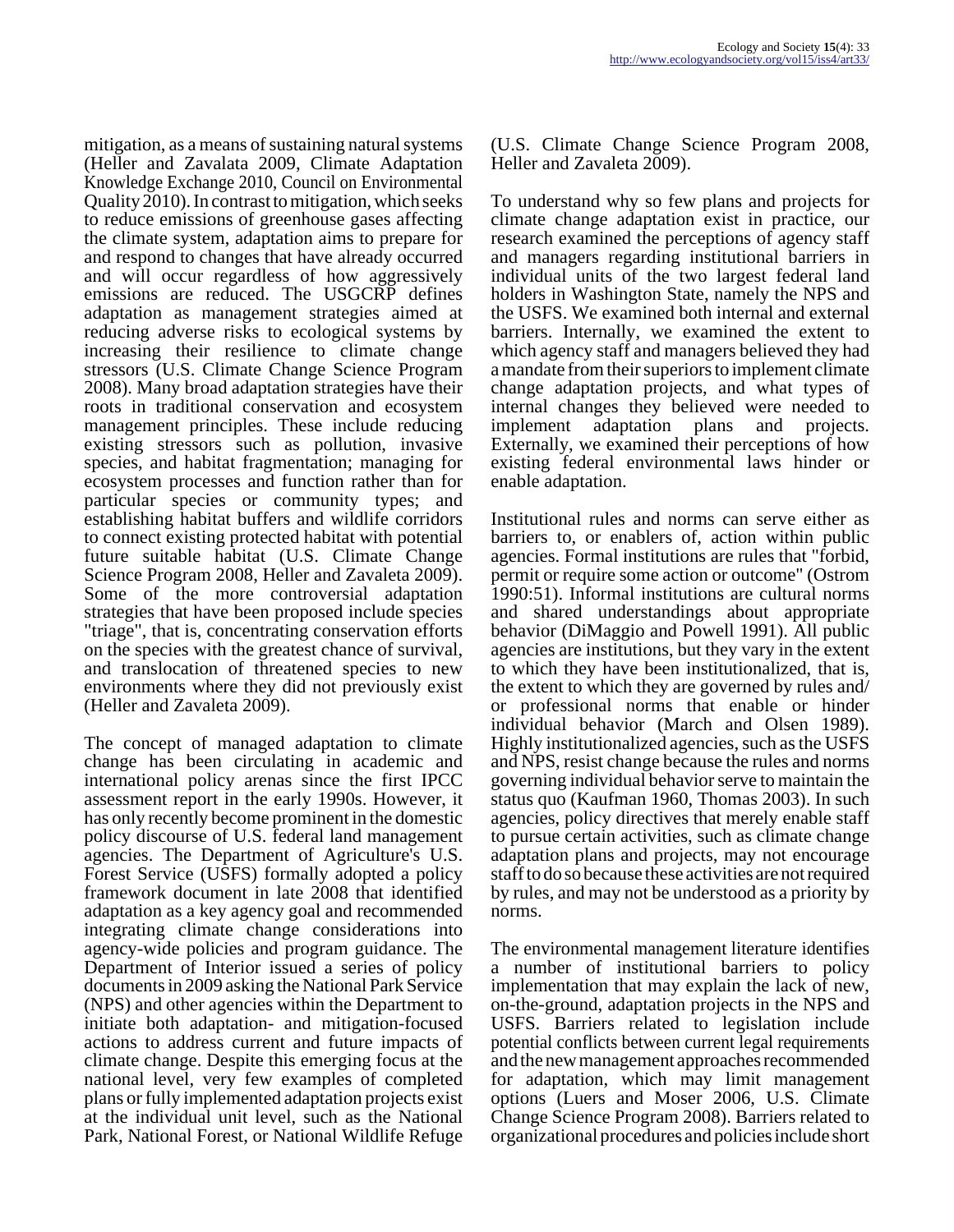planning horizons; reliance on historical trends to drive management decisions; difficulty planning given the uncertainty of local climate impacts; difficulty envisioning desired future conditions in a changing climate; and lack of clarity regarding how to address climate change at different organizational scales (Luers and Moser 2006, University of Washington Climate Impacts Group 2007, U.S. Climate Change Science Program 2008). Moreover, the adaptation literature suggests that perceptions of barriers can limit action just as strongly as actual barriers, even when the capacity and resources to adapt exist (Adger et al. 2007). In this paper, we focus specifically on perceptions of barriers.

## **METHODS**

#### **Study areas**

The six individual units we examined are located in Washington State: Mt. Rainier National Park, North Cascades National Park, Olympic National Park, Mt. Baker-Snoqualmie National Forest, Okanogan-Wenatchee National Forest, and Olympic National Forest. All three parks are within the NPS Pacific West Region and all three forests are within the USFS Pacific Northwest Region. These two regional offices are leaders on climate change issues because they were among the first regions in the USFS and NPS to direct individual units to consider opportunities for climate change adaptation in their work. We then paired individual NPS and USFS units based on adjacent land ownership (Fig. 1). For example, Olympic National Park was paired with Olympic National Forest. Comparing individual units across agencies allowed us to hold other factors relatively constant, such as the types of environmental change occurring on the ground, the types of scientific and policy information available to managers, directives from the regional offices, and socioeconomic factors that might affect planning and implementation processes. Factors that may vary across the three pairings include different types of climate change impacts most likely to occur in the future, such as fire vs. flooding, local vulnerability to impacts given current ecological conditions and managers' capacity to respond, and managers' prior experience planning and managing for relevant impacts. We expected that the perceptions of participants within each agency would be fairly consistent across different units, but that their perceptions would vary across different hierarchical levels within each agency.

#### **Interviews and data analysis**

We used a purposive sampling technique that targeted managers and resource specialists based on their job title and position within each NPS and USFS unit. We intentionally sought a range of subjects with differing primary duties, responsibilities, and decision making authority to obtain a crosssection of perceptions about climate change adaptation at different levels within each unit. We also conducted interviews with the NPS Regional Director and the USFS Deputy Regional Forester, both of whom had line-management authority over the individual units in their respective agencies. In total, we conducted 32 interviews with two regional managers, six unit managers (either the Park Superintendent or Forest Supervisor/Deputy Forest Supervisor), six heads of the natural resources division, six heads of the environmental compliance and planning divisions, and 12 natural resource specialists, whose specialties ranged from wildlife biologists to hydrologists to fire ecologists. In two cases, deputies (i.e., second in command) represented the Regional Director and Forest Supervisor in the interview, but these positions are comparable with their counterparts in the NPS.

The majority of interviews (n=27) were conducted in person; the remaining were conducted via video teleconference  $(n=3)$  or phone  $(n=2)$  due to extenuating circumstances that prevented an inperson meeting. All interviews were conducted between January and April 2009 and were voice recorded with the respondents' consent. The interviews were conducted using a 10-question interview guide, with five questions serving as the focus of this paper (see footnotes in Table 1). The interview guide allowed us to maintain consistency in data collection for comparative purposes, while the open-ended questions allowed flexibility for respondents to address themes and topics they deemed important.

Interview data were transcribed and analyzed using an inductive coding method, which involved systematically organizing and analyzing segments of text to identify patterns and themes in interviewee responses (Marshall and Rossman 1999). With inductive coding, codes are developed during the analysis process as patterns and themes emerge in the data. We describe in Table 1 and in the *Results* section how we coded interviewee responses for the five questions that are the focus of this paper. Coding error is necessarily present in qualitative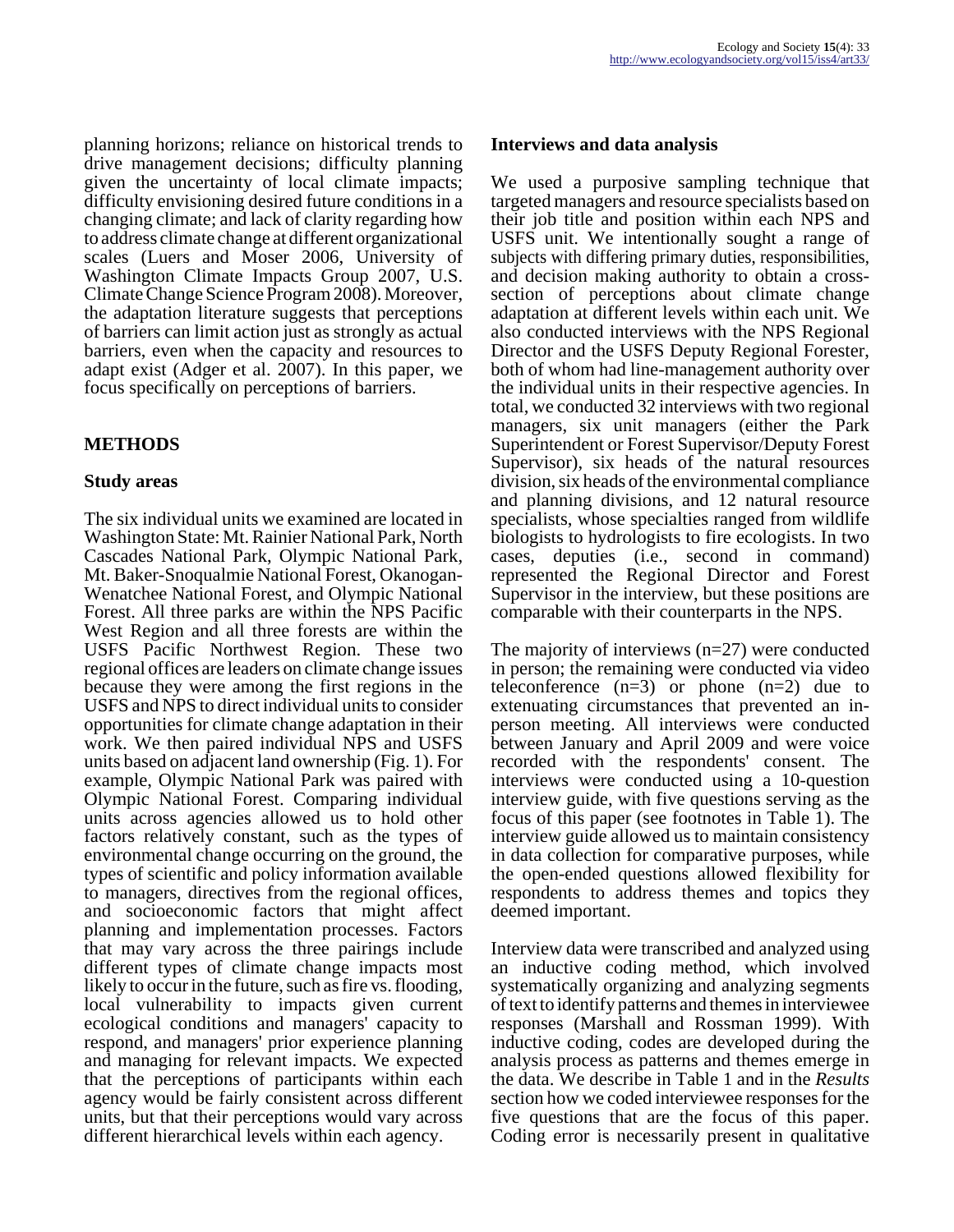**Fig. 1**. Geographic location of case study sites. This map was created from Washington State Department of Ecology and Department of Transportation Geographic Information Systems data (Washington State Department of Transportation 1994, Washington State Department of Transportation 1999*a*, Washington State Department of Transportation 1999*b*).



data analysis to some extent; however, where responses to interview questions had less than 100% agreement, it is more likely that this reflects differences in the subjective impressions of the interview subjects rather than coding error. We used only one data coder; therefore, we did not perform an inter-coder reliability test.

Given that non-random sampling techniques were used to select both the case studies (individual units) and the interview subjects (managers and staff), caution must be exercised in generalizing to other units, regional offices, or agencies. We justify the non-random sampling in two ways, one at the regional level and the other at the individual level.

At the regional level, the USFS and NPS regional offices overseeing the units in Washington State were among the first to direct their units to consider adaptation opportunities. Hence, the units within these regions are good test cases of the upper bound of climate change adaptation projects in these agencies nationwide. At the individual level, nonrandom sampling was necessary given the small number of people occupying relevant positions in the agencies, and the benefits accrued from matching positions across units and agencies to compare the perceptions of managers and staff regarding barriers to, and enablers of, climate change adaptation.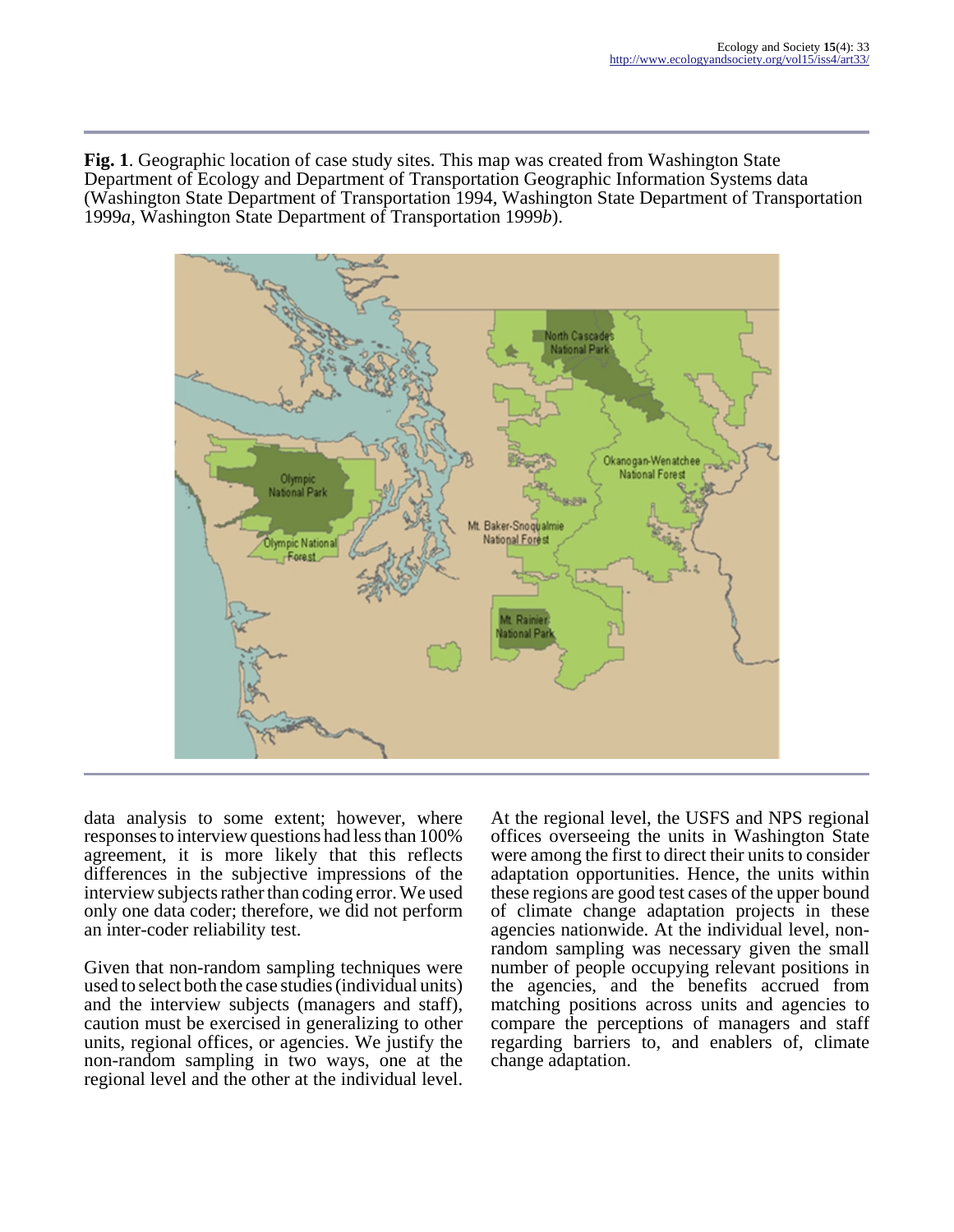#### **Table 1**. Interview guide questions.

#### Interview Guide

1. What do you do in your job related to climate change?

3. Is your unit considering implementing climate change adaptation strategies? †

Responses were coded twice, first according to whether the adaptation example identified addressed infrastructure or forest health concerns and secondly according to whether the example was a one-time project or part of a long-range plan. The five codes used were:

–Infrastructure, Project

–Infrastructure, Long-range

–Forest Health, Project

–Forest Health, Long-range

–None

4. Is there a policy mandate to implement climate change adaptation strategies in your unit?<sup>†</sup>

Responses were coded twice, first according to whether the respondent believed a mandate existed either at the agency-wide or regional level. Secondly, responses were coded according to the respondents' perceptions of whether or not the agency provided clear guidance for how to implement the mandate. The six codes used were:

–Agency Mandate; Clear Implementation

–Agency Mandate; Unclear Implementation

–Regional Mandate; Clear Implementation

–Regional Mandate; Unclear Implementation

–No Mandate

–Other

5. What are some roadblocks or barriers to implementing adaptation strategies?†

Responses were coded according to the type of perceived barrier identified. The eight codes used were:

–Lack of Information

–Lack of Resources

–Potential Public Opposition

–Internal Inertia to Change

–Partners' Inertia to Change

–Internal Operating Procedures

–External Environmental Laws

–Ownership Mosaic

6. To what extent do current environmental laws allow you to plan for and implement adaptive strategies?†

Responses were coded twice, first according to the law identified and secondly according to whether that law or policy was perceived as an enabler of or a barrier to climate change adaptation. The laws discussed were:

–Clean Air Act

–Clean Water Act

–Endangered Species Act

–Emergency Relief for Federally-Owned Roads

–National Environmental Policy Act

–National Historic Preservation Act

–National Forest Management Act

7. Which is the most important law that influences your decision making or your work related to climate change adaptation?

8. Do these barriers to implementing adaptation strategies differ among programs that manage endangered species, forests, or water resources?

9. What would it take to move forward in the face of these barriers?†

Responses were coded according to the types of actions perceived as necessary for moving forward with adaptation. The 10 codes used were: –Update Internal Policies

–Update Partner Policies

–Change Laws

–Public Education and Dialogue

–Working Across Jurisdictions

–Monitoring & Adaptive Management

–Information

–Funding

–Time

–Judicious Approach

10. How would you go about implementing adaptation strategies in your unit?

† These questions form the focus of this paper and include descriptions of how the responses were coded.

<sup>2.</sup> Are people participating in climate change adaptation discussions in your agency?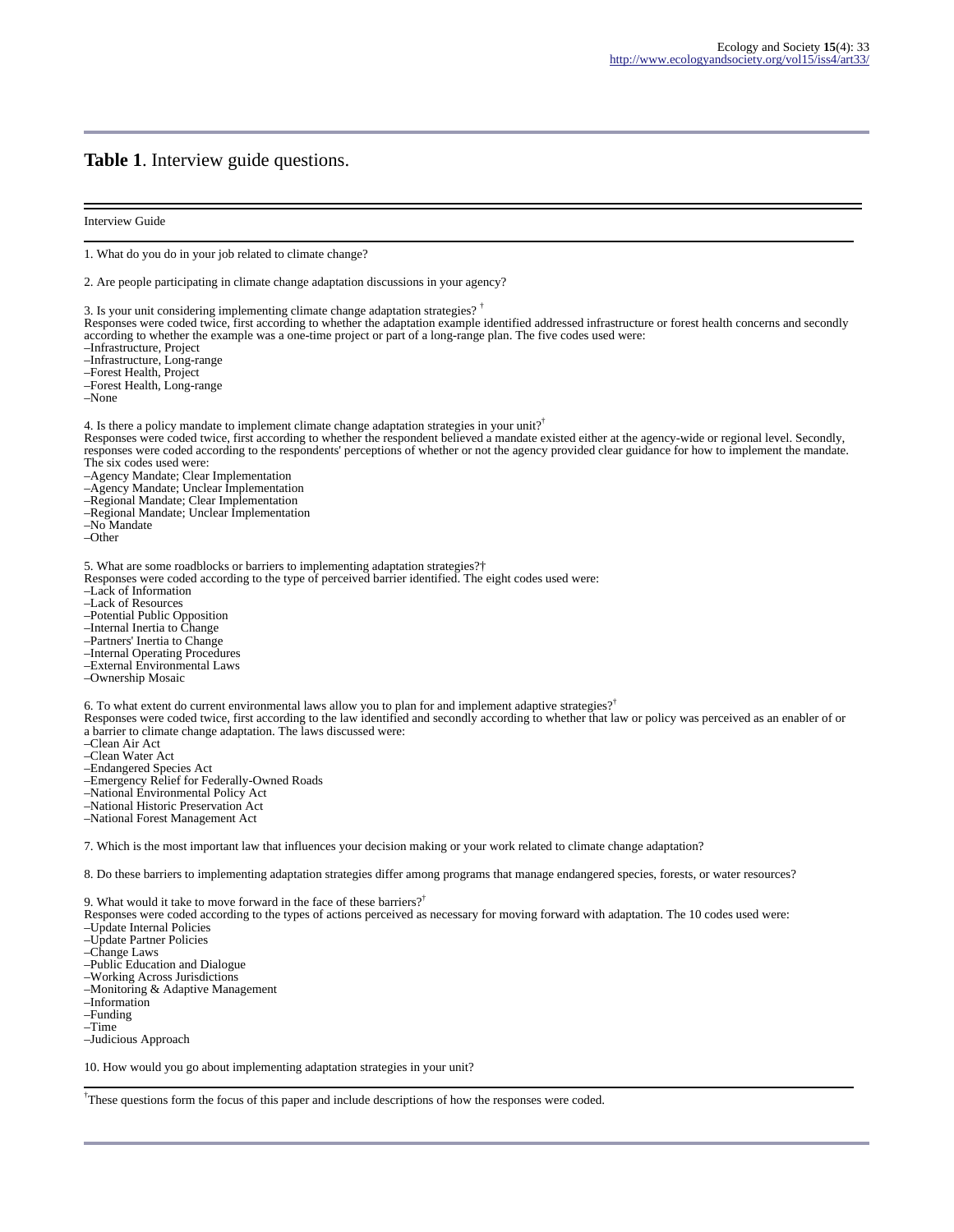# **RESULTS**

#### **Current adaptation projects in the NPS and USFS units**

We asked interview participants if their individual unit had considered implementing climate change adaptation strategies. Participants from all three USFS units identified a total of five projects that in some way considered the potential future impacts of climate change, while two NPS units, all except Olympic National Park, identified three projects. Adaptation was a major consideration for some projects, while for others it was simply an additional criterion to consider during the planning process. For example, respondents in both agencies noted that their units were in the process of assessing infrastructure adaptation options such as relocating, upgrading, or decommissioning roads in areas that have experienced more frequent and severe floods, and that are likely to continue to do so under future climate change. For these projects, climate change was a major consideration. By contrast, respondents in one National Forest identified forest thinning plans that used climate change adaptation as an additional justification for thinning to increase ageclass and structural diversity in the forest, which would promote resilience to future stress under climate change. In this example, adaptation was simply an additional criterion considered for plans that would move forward regardless of climate considerations.

#### **Internal policy mandates as enablers of adaptation**

We asked participants if their agency had a policy mandate, that is, a written policy direction from upper management, to implement climate change adaptation plans and projects. Formal policy mandates are institutional rules that forbid, permit, or require particular actions. Participants described their perceptions of whether or not a mandate existed at the agency-wide or regional level, and also whether or not the mandate provided clear or explicit guidance for implementation. Responses between the two agencies were divided in this regard (Fig. 2). NPS respondents were unanimous in responding that their agency did not have a climate change adaptation mandate at the national level. At the regional level, however, some respondents (44%) said there was policy direction from the NPS Pacific West Regional Office for all new general

management plans to consider potential climate change impacts, but there was no specific implementation guidance. Hence, the regional-level policy mandate in the NPS required only that new plans consider climate change; it did not mandate specific actions, and respondents did not believe they were explicitly required to begin planning or implementing adaptation. A majority of respondents (56%), particularly those at the lower levels of the NPS hierarchy, were unaware of the regional mandate.

The USFS respondents differed in their responses. Whereas no NPS respondents were aware of a policy mandate from their national headquarters, all USFS respondents (100%) indicated that they were aware of official policy statements from their national headquarters office calling for climate change to be considered in project and long-range planning. Yet most respondents (69%) from across agency hierarchical levels, but particularly at the lower levels, stated that these directives were unclear because they lacked specific guidance about implementing actions at the unit level. Far fewer (31%), but more from upper management, reported that they had explicit implementation guidance at the unit level.

#### **Multiple barriers to implementing adaptation**

The perceived barriers to implementing adaptation that respondents identified fell within eight categories (Fig. 3). Notably, there was little variance in responses between units and between levels within an agency's hierarchy. The first three categories, which are lack of information, lack of resources, and perceived public opposition, represent input constraints. That is, adaptation projects are hindered by insufficient climate change impacts information at a scale relevant to regionallevel or local-level management; insufficient financial and staff resources; and concern about insufficient support from stakeholder groups who might oppose adaptation projects, which could lead to administrative appeals or lawsuits.

In addition to input barriers, respondents also identified five categories of institutional barriers. With regard to informal barriers, a minority of respondents (38%) from both agencies discussed internal inertia to changing traditional ways of thinking about conservation and resource management that were embedded within the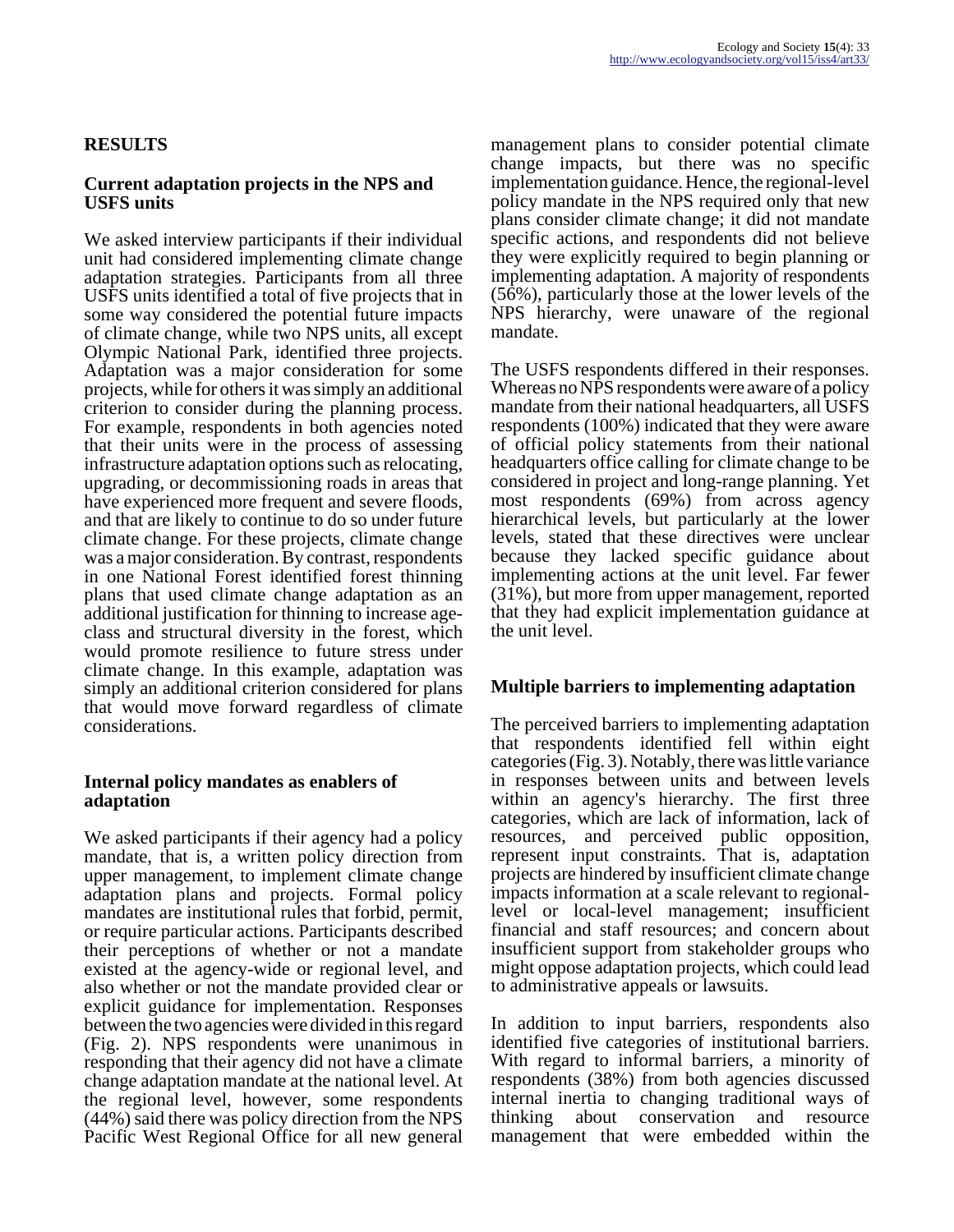

### **Fig. 2**. Interviewee responses regarding internal agency mandate to implement adaptation.

Note: Responses were coded into one of six categories, with no overlap between NPS and USFS responses within categories. Agency Mandate; Clear Implementation indicates that respondents believed there was an agency-wide policy mandate that clearly communicated how to implement actions at the individual unit level. Regional Mandate; Clear Implementation indicates that respondents believed there was a regional-level policy mandate that clearly communicated how to implement actions at the individual unit level. Agency Mandate; Unclear Implementation indicates that respondents believed an agency-wide mandate existed, but that it lacked specific policy guidance on what should be implemented at the unit level. Regional Mandate; Clear Implementation indicates that respondents believed a regional-level mandate existed, but that it lacked specific policy guidance on what should be implemented at the unit level. No Mandate indicates respondents believed they had no agency mandate to implement adaptation. Other indicates respondents that either did not know if there was a mandate, or chose to interpret legislation unrelated to climate change as a broad mandate to protect natural resources, including from the impacts of climate change.

agencies' professional cultures. For example, a USFS participant stated, "I think the greatest barrier is that we have a culture of thinking about the forest as a fixed entity - not thinking about change very well" (*personal communication*). A few respondents (16%), mostly at lower levels of both agencies, described barriers related to the same types of inertia to change, but within partner agencies with which they must work closely to implement projects, such as the U.S. Fish and Wildlife Service.

Almost half of respondents (47%) from both agencies perceived internal operating procedures to be formal barriers. For example, a NPS respondent stated, "We're going to [have to] look at how we can accommodate adaptive strategies with [internal] policies that, by [and] large, are written fairly clearly [and that indicate] that we generally don't engage in adaptive strategies in terms of moving populations or reintroducing populations of plants or animals, for example, or taking extraordinary action to preserve something that's unique and special in a particular location. Manipulating the environment, you know" (*personal communication*). Some respondents (38%) also perceived that external environmental laws acted as barriers, although when asked in more detail about how laws affect their ability to implement adaptation, overall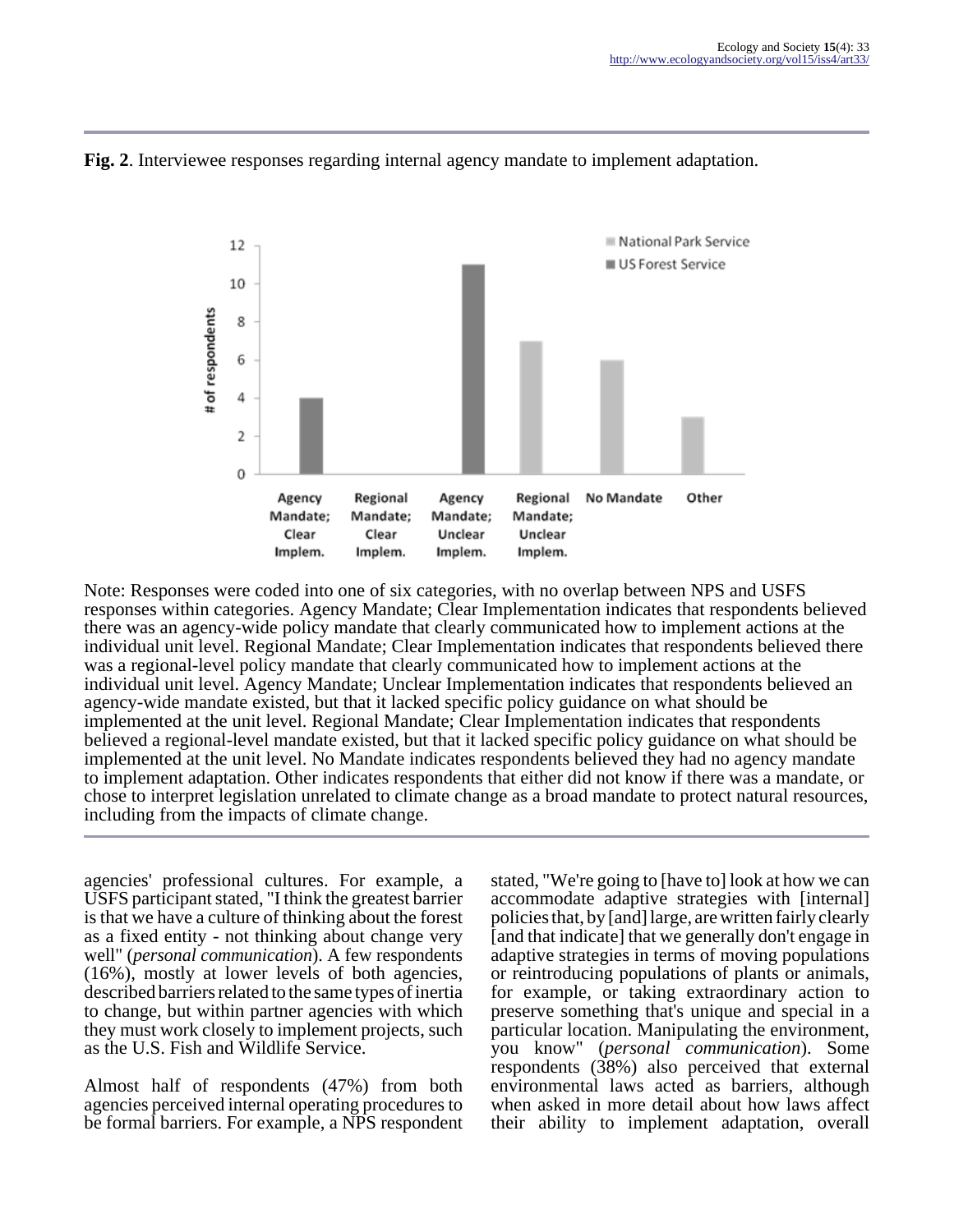



Note: Responses were coded according to type of perceived barrier described. Input barriers included Lack of Information, i.e., insufficient data to predict likely climate impacts at the individual unit level and then translate that information into an adaptation strategy; Lack of Resources, i.e., insufficient budget and staff time to plan for and implement adaptation in addition to current workload; and Potential Public Opposition, i.e., insufficient public and stakeholder support to implement adaptation. Informal institutional barriers included Internal Inertia to Change and Partners' Inertia to Change, which refers to difficulty changing traditional ways of thinking about resource management, within both the agencies themselves and their partner agencies. Formal institutional barriers included Internal Operating Procedures, i.e., agencies' formal rules and decision making processes; External Environmental Laws, i. e., existing legal constraints; and Ownership Mosaic, i.e., ecosystem boundaries span multiple jurisdictions with different rules and management objectives.

responses described laws as both barriers to and enablers of adaptation. A few respondents (16%), primarily from one NPS unit (North Cascades National Park), but representing all levels of the agency hierarchy, perceived ownership mosaics to be formal institutional barriers given that different jurisdictions operate under different rules.

### **External environmental laws as barriers and enablers of adaptation**

We asked participants about the extent to which environmental laws allowed climate change adaptation planning and project implementation.

Respondents were encouraged to discuss whichever laws they deemed important. In total, participants identified nine laws and described their perception of how the laws enabled or impeded their ability to implement climate change adaptation (Fig. 4a and 4b). Notably, there was little variance in responses between units and between levels within an agency's hierarchy. We coded laws as enablers when participants described a law as, at a minimum, not hindering their ability to plan for and implement adaptation, or at best, as helpful in incorporating climate change considerations into management decisions. Responses were classified as barriers when participants described the laws as reducing their flexibility to implement adaptation according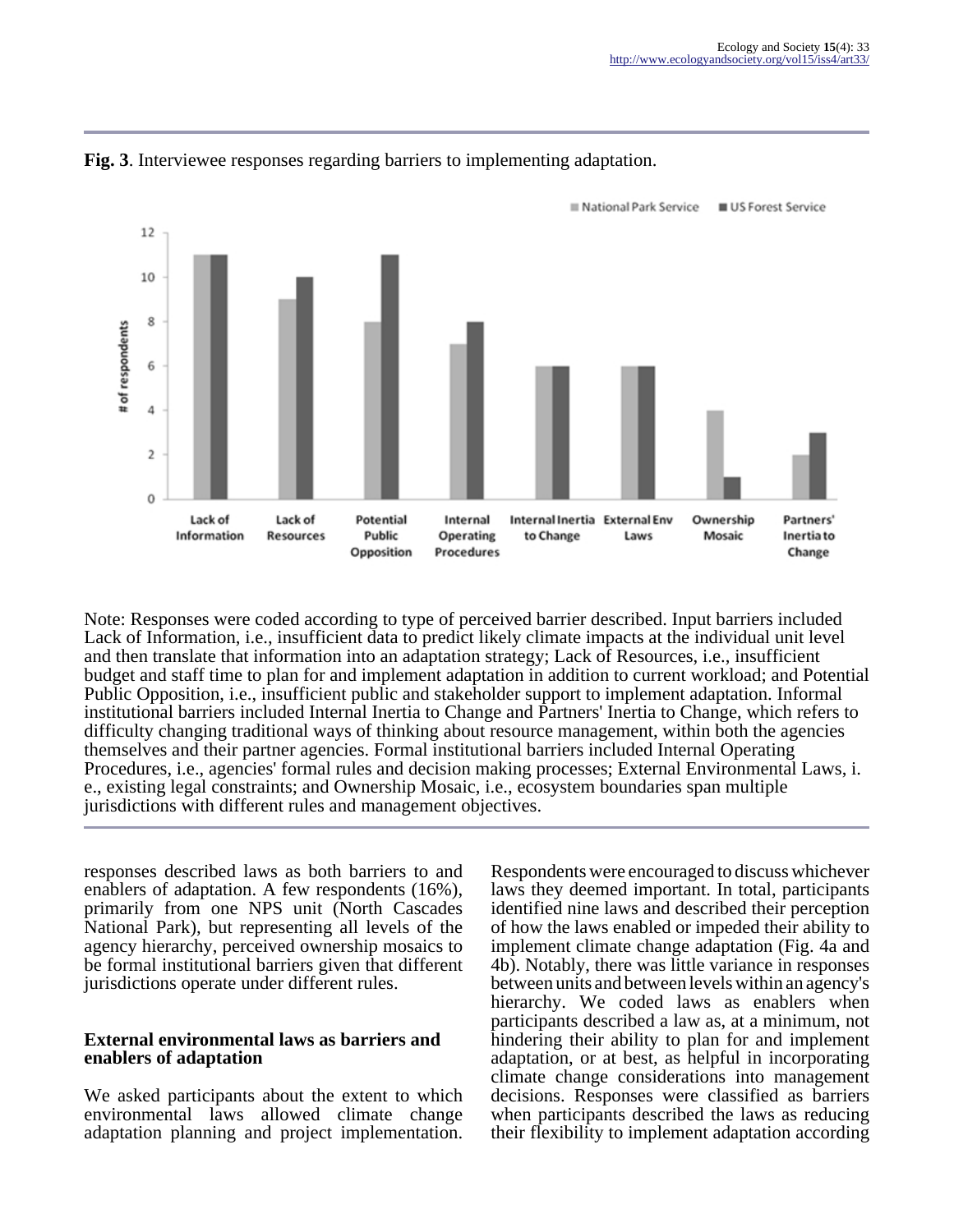to their unit's needs and circumstances. Because each law was not necessarily discussed by each respondent, the breakdown of responses coded as enablers and barriers does not always total 100%.

Many respondents from both agencies (60%) believed the National Environmental Policy Act (NEPA) had the potential to enable adaptation, while few (6%) described this law as a barrier. By contrast, a large majority (81%) of respondents believed that the Endangered Species Act (ESA) was a barrier to climate change adaptation, while few (9%) believed this law to be an enabler. Many respondents also viewed the NPS Organic Act (50% of NPS respondents) and the Wilderness Act (41% of all respondents) as potential barriers to adaptation. One quarter of all USFS respondents described the National Forest Management Act (NFMA) as enabling adaptation, while another quarter perceived it as a barrier.

A few respondents (13%) described the Emergency Relief for Federally-Owned Roads program of the Federal Highways Administration as a current barrier to adaptation. This program, which is authorized under Title 23, United States Code Section 125(e), provides funding and engineering services to repair and restore federally-owned roads damaged by natural disasters or catastrophic failures. Although the roads program is not an environmental law, respondents considered it to be an important aspect of the natural resource management policy context.

### **Means for overcoming institutional barriers to adaptation**

Participants were asked what it would take to move forward in the face of the barriers they identified. The results show a wide range of ideas for overcoming barriers to adaptation (Fig. 5), with notable similarities in responses between units and between levels within an agency's hierarchy. Surprisingly, although a number of laws were identified as potentially hindering adaptation, only five participants from each agency (31% of total participants) saw a need for Congress to change the laws. Some respondents stated concerns that the process of amending laws is so political that they might end up with something even more restrictive than what they had before. Instead, 11 NPS respondents and 15 USFS respondents (81% of total) stated that internal policy mandates and

formal agency rules regarding implementation of environmental laws needed to be changed to become more dynamic, flexible, and accommodating of adaptation. They believed that the laws were probably flexible enough to begin implementing adaptation in most circumstances. A response unique to some NPS participants (31%) was concern about the agency changing its internal policies on minimal intervention too hastily. They believe that the NPS should proceed carefully and ensure solid scientific justification for all potential adaptation projects. Few respondents in either agency mentioned overcoming input barriers as a priority (Information: 25%, Funding: 25%, Time: 12.5%). This could be due to the fact that these units are in the initial stages of planning for adaptation and are not yet thinking about the more routine aspects of project implementation.

## **DISCUSSION**

### **Effect of external laws on implementing adaptation**

We found unexpected nuances and consistency in our results regarding the possible effects of existing federal environmental laws on adaptation to climate change. Although respondents were only asked to characterize laws as "barriers" or "not barriers", their responses were more nuanced and indicated that some laws may actually enable implementation of climate change adaptation. Our results also show surprisingly widespread agreement between and within NPS and USFS units and across agency hierarchical levels. Respondents generally believed that NEPA can aid adaptation while the ESA may hinder adaptation. Respondents believed NEPA would not likely hinder climate change adaptation because it is a procedural law that requires analyzing and disclosing the effects of proposed actions, but cannot prevent an action from moving forward. In addition, NEPA has a high potential to enable adaptation because it provides an established process for analyzing different management alternatives, which may assist staff in incorporating climate change considerations into their planning. But NEPA is a two-edged sword in this regard, given that opponents of a project can similarly use NEPA's extensive legal procedures to delay or prevent project implementation (Karkkainen 2002, MacGregor and Seesholtz 2008). For example, a USFS study found that excessive NEPA appeals and litigation have required the agency to expend considerable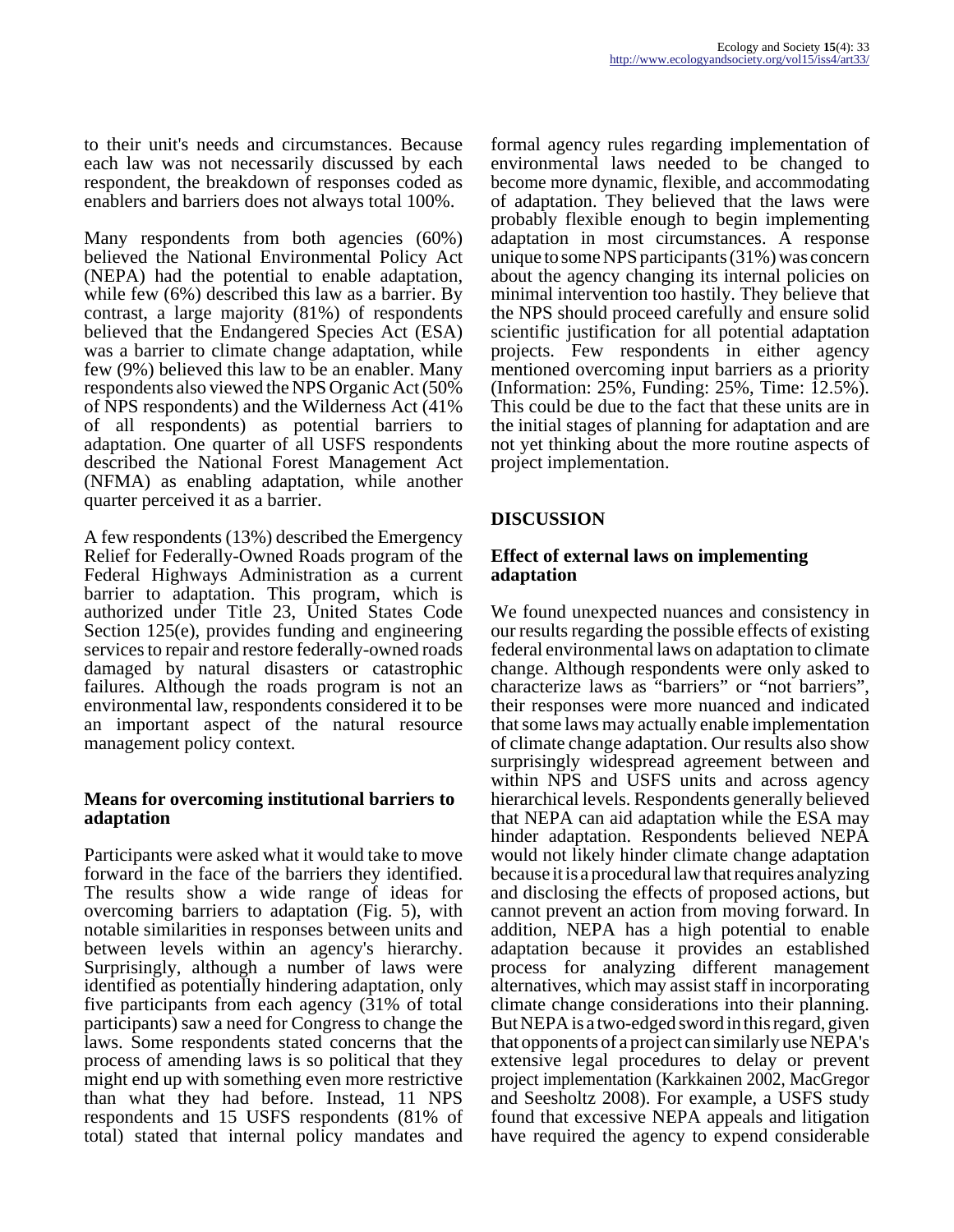

**Fig. 4**. NPS and USFS interviewee responses regarding effect of key federal laws on adaptation.

Note: The top graph (Fig. 4a) is for NPS respondents and the bottom (Fig. 4b) is for USFS respondents. Responses were coded according to environmental laws mentioned. The gray bars indicate laws that were perceived as barriers to implementing adaptation, while the black bars indicate laws perceived as enabling adaptation. There are no NPS responses for the NFMA because it applies only to the USFS. Similarly, there are no USFS responses for the NPS Organic Act because it applies only to the NPS.

Key: CAA-Clean Air Act; CWA-Clean Water Act; ESA-Endangered Species Act; ERFO-Emergency Relief for Federally-Owned Roads Program; NEPA-National Environmental Policy Act; NHPA-National Historic Preservation Act; NFMA-National Forest Management Act.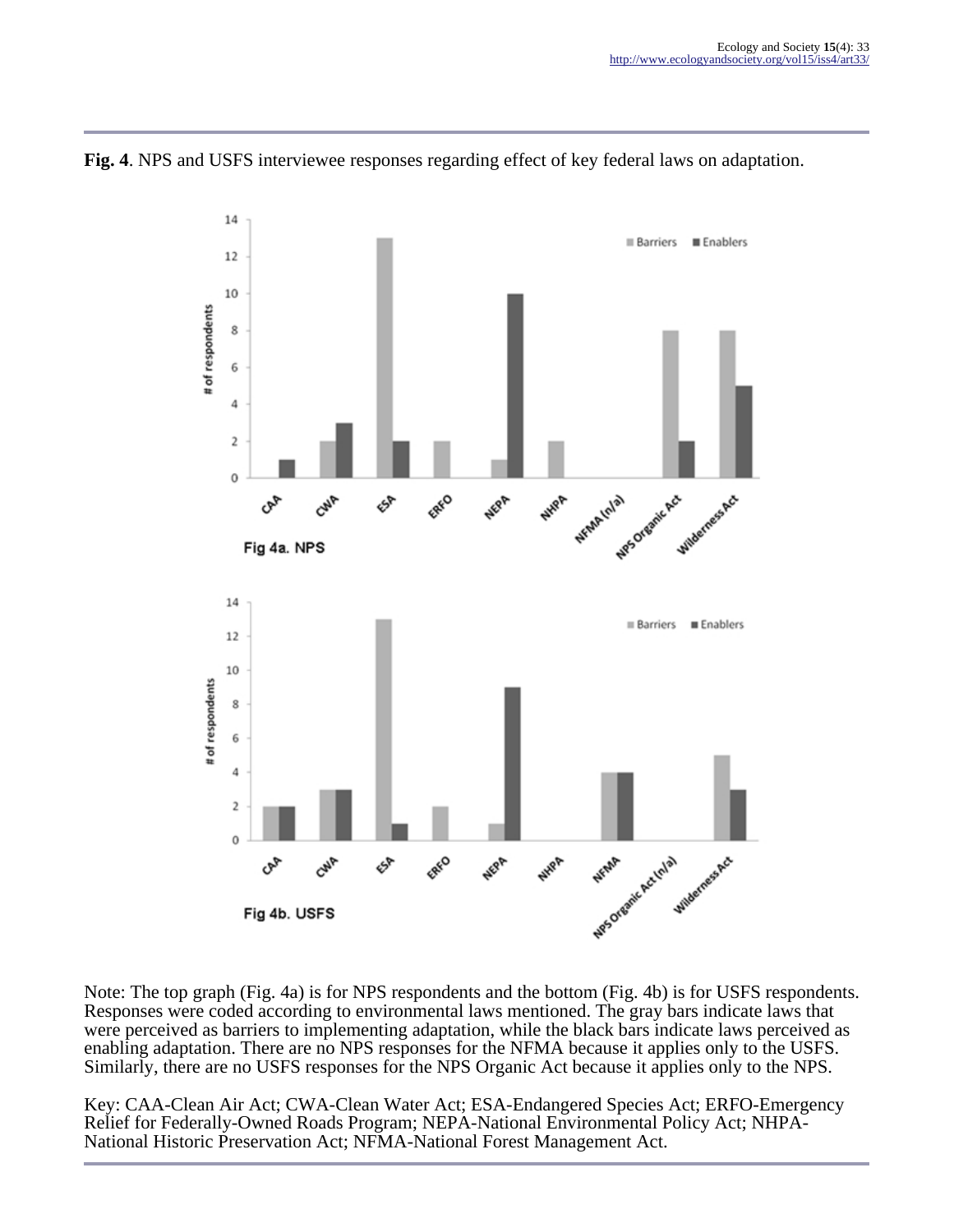

**Fig. 5**. Interviewee responses regarding overcoming barriers to implementation.

Note: Responses were coded into 10 categories. Update Internal Policies indicates a perceived need for more internal agency guidance, policy change, or a new management paradigm to support adaptation. Public Education and Dialogue indicates a perceived need to engage the public and cultivate public support for adaptation. Change Laws indicates a perceived need for Congress to modify an existing law, or pass a new law to provide more policy direction for adaptation. Working Across Jurisdictions indicates a perceived need to work with partner agencies across jurisdictions and manage at a broader spatial scale. Monitoring and Adaptive Management indicates a perceived need for utilizing these methods to understand how natural resources are changing and may be affected by climate change. Information (e.g., predictive models), Funding and Time indicate a perceived need for these types of resources in order to implement more climate change adaptation projects in the future. Judicious Approach indicates a perceived need to ensure any policy changes are well thought out and based on sound science. Update Partner Polices indicates a perceived need to change federal partners' traditional management approaches and policies to be more supportive of adaptation.

time and expense trying to "bullet-proof" project plans through extensive analysis and documentation, even for small projects (United States Forest Service 2002). Hence, NEPA may become a barrier in the future, even though the respondents perceived it to be a potential enabler.

Respondents described a high potential for the ESA to hinder adaptation given its focus on singlespecies management to recover threatened or endangered species in specific habitats and geographic areas. They believed that this approach contradicts adaptation's emphasis on dynamic management of ecosystem processes and recognition that it may not be possible to sustain all species in their current ranges under a changing climate. Respondents also noted tensions between short- and long-term species protection and limited ability to actively manage in areas designated as critical habitat or containing nesting sites. For example, respondents in the Okanogan-Wenatchee National Forest identified a potential conflict with forest thinning restrictions in Northern Spotted Owl (*Strix occidentalis caurina*) critical habitat. While nesting sites may be protected in the short-term, they may face long-term risks given the projected increase in frequency and severity of fire east of the Cascade Mountains due to climate change. In all three National Parks, one or more respondents identified examples of road repair or relocation projects made necessary by an increased frequency and severity of flooding linked to climate change. The projects may adversely affect designated critical habitat of threatened species like the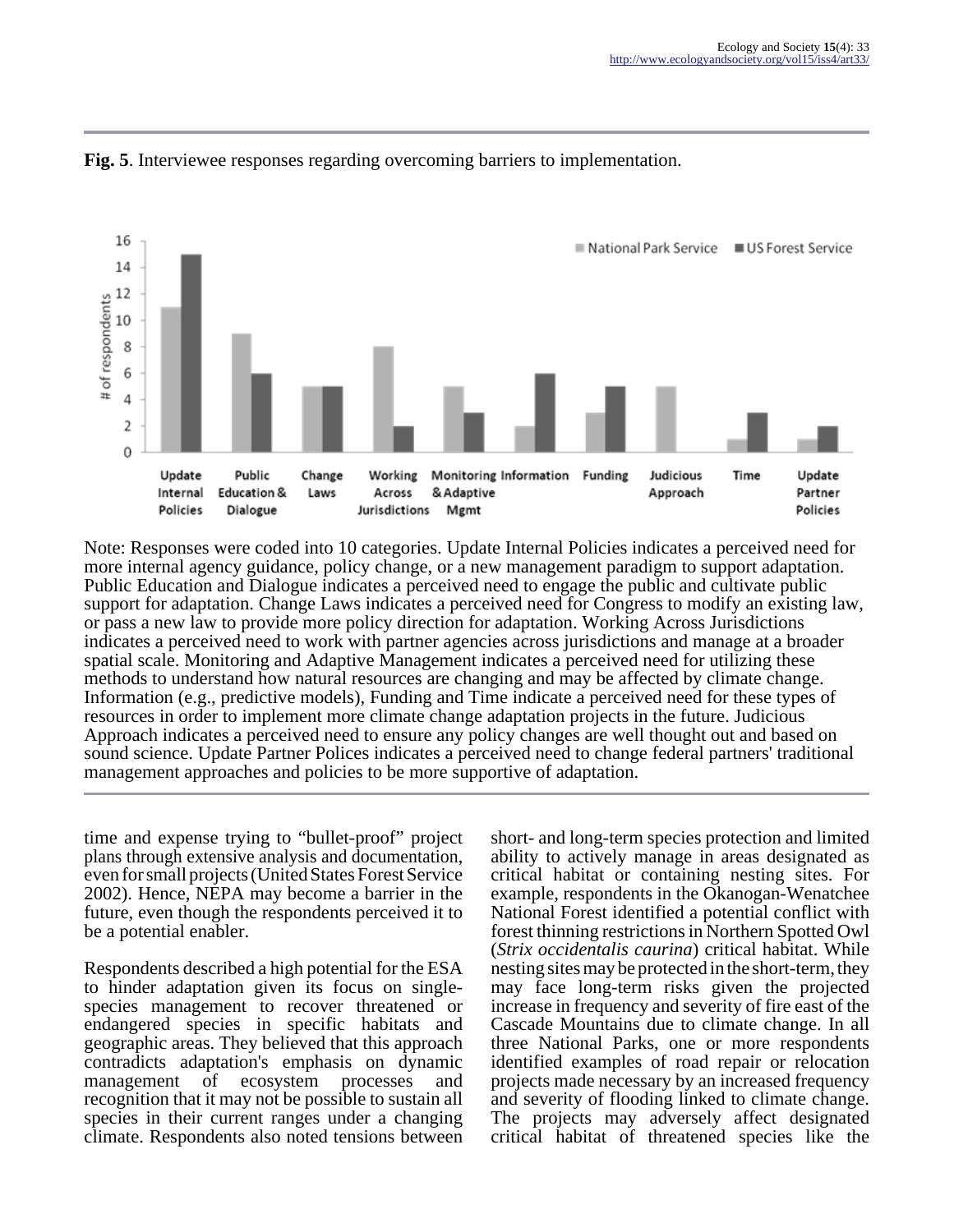Northern Spotted Owl and Bull Trout (*Salvelinus confluentus*), and participants expressed concern about the prospect of facing difficult tradeoffs in the future, such as being forced to choose between protecting endangered species and protecting or restoring important ecosystem processes like river channel migration.

Respondents also believed the NPS Organic Act and the Wilderness Act had high potential to hinder adaptation. These laws emphasize preservation and naturalness and have led to agency policies of minimal intervention and management in wilderness areas and in National Parks. These hands-off types of policies are perceived as potential barriers to implementing certain proposed adaptation strategies that require extensive management intervention and manipulation to achieve adaptation goals. In particular, respondents noted that the Wilderness Act's prohibition against infrastructure development and use of mechanized equipment in designated wilderness areas, which can comprise millions of acres of a National Park or Forest, may preclude certain types of adaptation projects. Examples discussed included situations where, without heavy moving equipment, stream channels destroyed by floods could not be properly restored, and where roads continually washed out by recurring floods could not be relocated because they are bordered on both sides by a wilderness area.

Respondents believed that the emergency roads program had the potential to enable road infrastructure adaptation by providing funding for projects to address recurring flood damage to roads such as through road relocation and culvert upsizing. However, participants indicated that the program is currently a hindrance because the Federal Highways Administration generally only authorizes replacement of damaged roads in the original locations and is reluctant to approve projects to upgrade roads in anticipation of increased future flooding due to climate change. Respondents regarded the program's short-term approach to replacing roads in the same location, rather than relocating them to more stable areas, as a lost opportunity to take action to adapt to the likelihood of more frequent and larger floods resulting from climate change. They noted that the program could become more supportive of adaptation if the Federal Highways Administration changed its internal policy to allow more funding for road relocation.

One quarter of USFS respondents believed NFMA could enable implementation because it provides a structure and process for long-range strategic planning, while another quarter believed it has the potential to hinder implementation of climate change adaptation strategies because Forest Plans could not be revised quickly or easily to incorporate new, relevant scientific findings related to climate change and likely impacts on natural resources.

The hindering and enabling characteristics of current environmental laws will become more evident as ecosystem managers implement adaptation more extensively. At the time of our interviews, individual units were still in the initial planning stages and respondents did not report any examples of completed adaptation projects, so their responses reflect future expectations rather than direct experience with implementation. Because the NPS and USFS were still in the early stages of planning for adaptation, other factors may become more or less relevant as they begin on-the-ground implementation. For example, the transjurisdictional barriers identified in Fig. 3, namely "ownership mosaic" and "partners' inertia to change", would likely be cited by a larger number of respondents if planning and projects were further along (Thomas 2003). Further, managers and staff would likely have had more variable responses if adaptation plans and projects had been more advanced, as their distinct organizational roles and responsibilities shape their perspectives on implementation and their perceptions of relevant barriers or enablers.

The interview results suggest that the perceived major barriers to getting adaptation projects off the ground are more related to internal organizational processes than legislative barriers. Although certain laws were viewed as barriers, most agency employees prefer the certainty of dealing with existing laws rather than changing them in response to climate change. Results show a strong preference to work within the existing legal structure but update internal operating procedures to enable more flexible management.

#### **Internal policy guidance and support for implementation**

Within the USFS, respondents indicated an overall awareness of the importance of climate change adaptation in their agency, although the majority (69%) believed that the policy mandate they had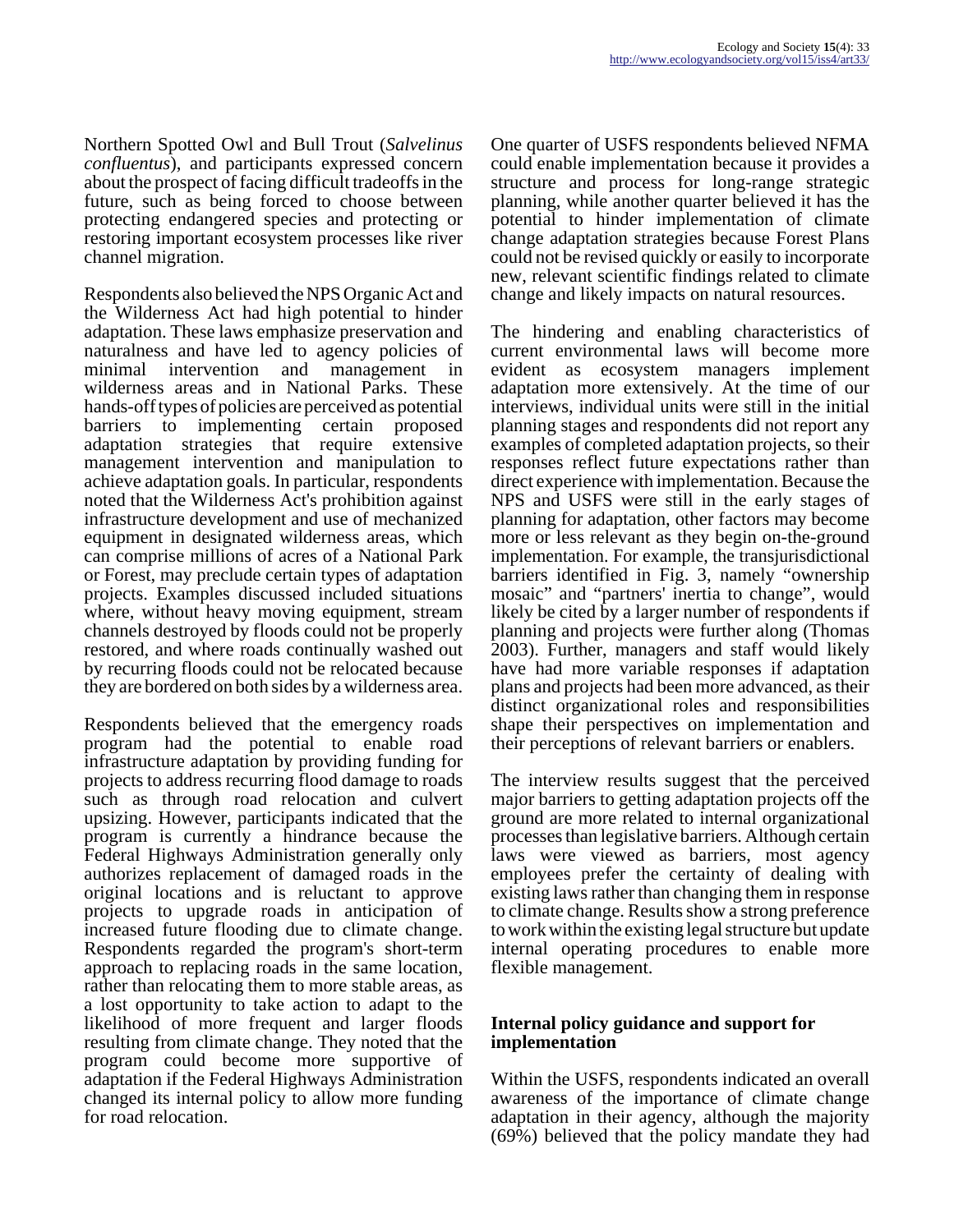received was unclear with regard to implementation. In other words, there were formal institutional rules within the USFS that permitted managers and staff to address climate change as an issue of concern, but there were no rules requiring climate change adaptation projects. In contrast, NPS respondents unanimously reported that they did not have an agency-wide policy mandate that clearly communicates that adaptation is a priority to all levels of the agency, nor had they received substantive direction and a framework for implementing actions at the individual unit level. Respondents in both agencies indicated they were unsure of what specific actions they should implement and what, if anything, they should be doing differently in their jobs to respond to climate change. This is consistent with the findings of a 2007 Government Accountability Office report, which concluded that "resource managers have limited guidance about whether or how to address climate change and, therefore, are uncertain about what actions, if any, they should take" (Government Accountability Office 2007:1).

The limited number and scope of examples of adaptation in the individual units studied here also suggest that climate change adaptation has not yet been integrated into managers' current job responsibilities; it was an additional, rather than essential, part of their work. To the extent that the six case study units had addressed climate change adaptation at all, they took a limited approach in the absence of more specific agency guidance. Individual units considered adaptation only in terms of infrastructure protection and forest health, and even then only when it was consistent with existing agency policy and procedures. Furthermore, the results illustrate reactive rather than anticipatory adaptation (Repetto 2008, U.S. Climate Change Science Program 2008); individual units were assessing potential infrastructure adaptation options only in areas that have already experienced more frequent and severe floods, not where future floods may occur. Repetto (2008) states that reactive adaptation by its very nature lags behind emerging climate change risks and thus will be less effective at addressing future impacts. The examples of forest health adaptation strategies in USFS units relied on traditional forest management approaches, such as mechanical thinning and prescribed burning, with the primary goal of correcting overly dense forest stands created through years of fire suppression. Climate change adaptation represented a secondary co-benefit of these projects, namely, increased resistance to, and resilience in the face of, fire, insects, and disease.

The slow adoption of climate change adaptation at the individual unit level is not surprising given that the NPS and USFS have long operated through a traditional system of hierarchical authority, welldefined job descriptions, and standard operating procedures. These bureaucratic rules make it difficult to respond quickly to changing environmental problems, external laws, and internal policy directives (Kaufman 1971, Sabatier et al. 1995). Without an explicit internal mandate and clear delegation of authority and responsibilities, unit-level managers may be unable or reluctant to devote staff time and resources to implementing significant policy changes for climate change adaptation. Moreover, these bureaucratic rules impede the ability of agency managers and staff to develop plans and projects that cross agency jurisdictions (Thomas 2003).

If unit-level managers in the future desire to plan for and implement adaptation strategies, the bureaucratic model suggests they would not likely follow through given perceptions that are outside their unit's management authorities. Instead, as our interview examples show, they would favor adaptation strategies that support existing agency policy goals ("no-regrets" strategies) and require minimal changes to current management practices. Given the bureaucratic structure and culture of the NPS and USFS, more extensive proactive adaptation strategies may not be widely implemented until upper management clearly states that adaptation is a unit-level as well as agency-wide policy priority, requires units to pursue whatever adaptation options are deemed appropriate to address local environmental conditions, and provides requisite levels of funding and staffing for implementation.

# **CONCLUSION**

A number of general recommendations follow from this study. The results suggest that national- and regional-level agency managers should reduce formal and informal institutional barriers to adaptation by: (1) establishing a clear agency policy mandate for adaptation that requires climate change adaptation to be a primary concern, not just a supplementary criterion to be considered in planning processes; (2) educating employees about adaptation to generate internal support; (3) creating formal divisions of labor to allow staff to focus exclusively on climate change issues; and (4) providing requisite funding and staff to support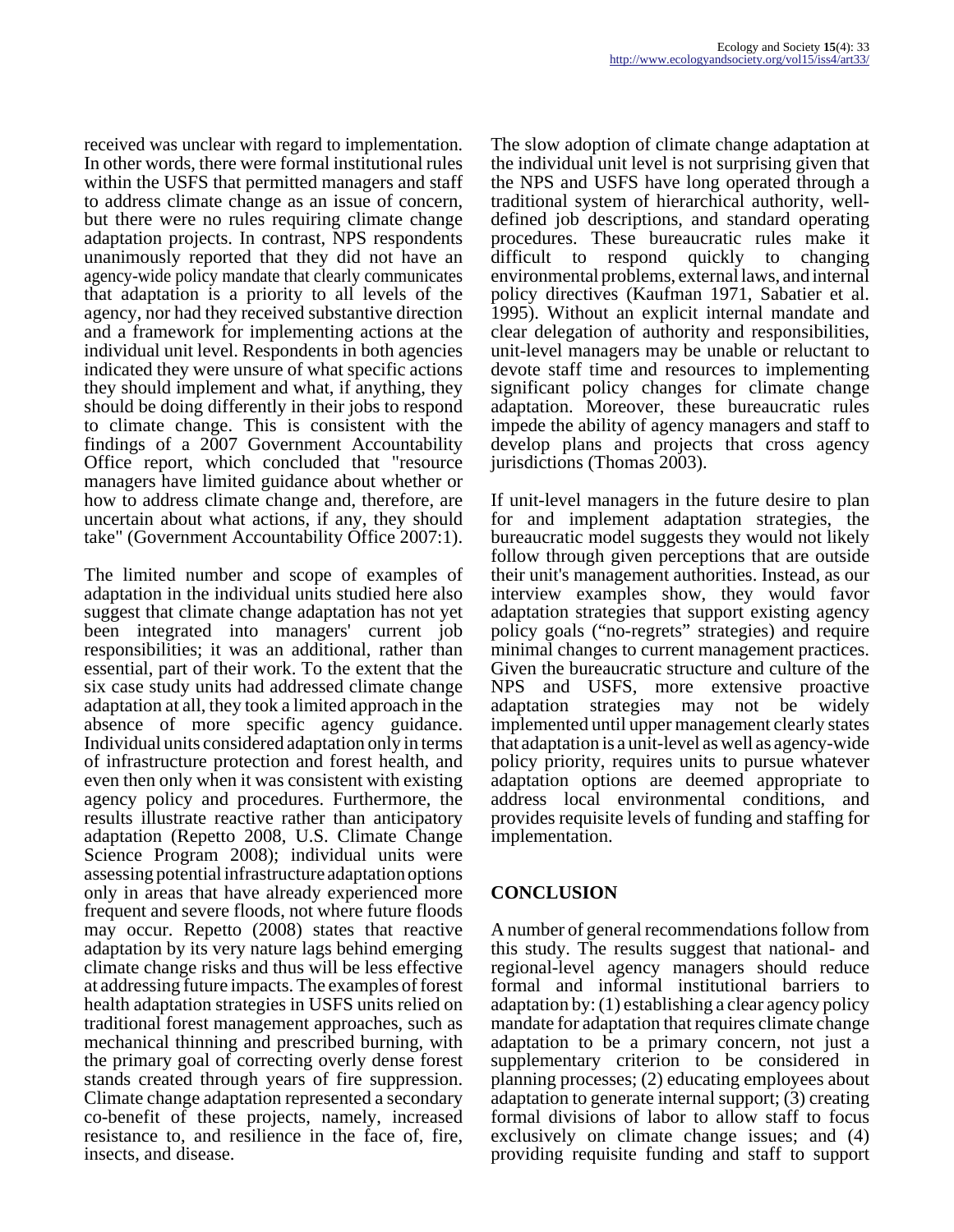adaptation strategies. Bureaucratically-organized agencies such as the NPS and USFS must expend considerable effort to modify their traditional decision making rules to establish more flexible management processes, and to generate internal support from all levels of the agency for these changes. In the management literature, this is known as moving from a system based on "red tape" that impedes action to one based on "green tape" that enables action (DeHart-Davis 2009). Existing research also emphasizes the importance of team work in breaking and reshaping organizational routines (Foldy and Buckley 2010).

Because the selection of appropriate adaptation strategies depends on the predicted local climate impacts and environmental conditions, there can be no one-size-fits-all agency direction as to what adaptation strategies should be implemented. Unitlevel managers are better positioned to make those decisions based on their knowledge of the local context. National-level policy makers should provide the requisite resources, including funding, staff, and information, to empower unit-level decision making and action. This could be accomplished through: (1) providing incentives that encourage local innovation, such as through internal awards competitions or showcase projects; (2) establishing a system for learning and sharing lessons from mistakes and successes at the local level, such as online newsletters, message boards, or wiki sites; (3) facilitating opportunities for interaction among ecosystem managers, maintenance and operations personnel, and scientific staff both within and across agencies; and  $(4)$  coordinating information resources across agencies and jurisdictions, for example, web portals or data clearinghouses with maps, documents, or computer models relevant to local management, such as regional climate models, hydrology, or fire risk. Efforts such as these will better inform managers and decision makers in their efforts to adapt to climate change, facilitate dynamic decision making, and assist in the continual evaluation and revision of management strategies and plans in response to changing environmental conditions.

As of 2009, staff and managers in NPS units in Washington State perceived no mandate to address climate change, while a majority in the USFS perceived a mandate but did not know how to act on it without more specific direction. The recommendations listed above suggest how institutional changes within these agencies can aid

in moving climate change adaptation forward. Respondents did not perceive environmental laws as preventing action at the time, but did believe that process-oriented laws like NEPA would be more likely to enable adaptation, while prescriptive laws like ESA would more likely hinder adaptation, should these laws come into play. Unit land managers expressed the greatest need for institutional changes within their agencies to provide a clear policy mandate about what to do, which resources are available to do so, and loosened bureaucratic rules to move more quickly to plan for and implement adaptation projects.

*Responses to this article can be read online at: [http://www](http://www.ecologyandsociety.org/vol15/iss4/art33/responses/).ecologyandsociety.org/vol15/iss4/art33/ responses/*

## **LITERATURE CITED**

**Adger, W. N., S. Agrawala, M. M. Q. Mirza, C. Conde, K. O'Brien, J. Pulhin, R. Pulwarty, B. Smit, and K. Takahashi.** 2007. Assessment of adaptation practices, options, constraints and capacity. Pages 717-743 *in* M. L. Parry, O. F. Canziani, J. P. Palutikof, P. J. van der Linden, and C. E. Hanson, editors. *Climate change 2007: impacts, adaptation and vulnerability.* Contribution of Working Group II to the Fourth Assessment Report of the Intergovernmental Panel on Climate Change. Intergovernmental Panel on Climate Change, Cambridge University Press, Cambridge, UK.

**Climate Adaptation Knowledge Exchange (CAKE).** 2010. *About the Climate Adaptation Knowledge Exchange.* [online] URL: [http://www.c](http://www.cakex.org/about) [akex.org/about](http://www.cakex.org/about)

**Council on Environmental Quality (CEQ).** 2010. *Climate Change Adaptation Task Force.* [online] URL: [http://www.whitehouse.gov/administration/eop/](http://www.whitehouse.gov/administration/eop/ceq/initiatives/adaptation) [ceq/initiatives/adaptation](http://www.whitehouse.gov/administration/eop/ceq/initiatives/adaptation)

**DeHart-Davis, L.** 2009. Green tape: A theory of effective organizational rules. *Journal of Public Administration Research and Theory* **19**:361-384.

**DiMaggio, P. J., and W. W. Powell.** 1991. Introduction. Pages 1-38 *in* W. W. Powell and P. J. DiMaggio, editors. *The new institutionalism in*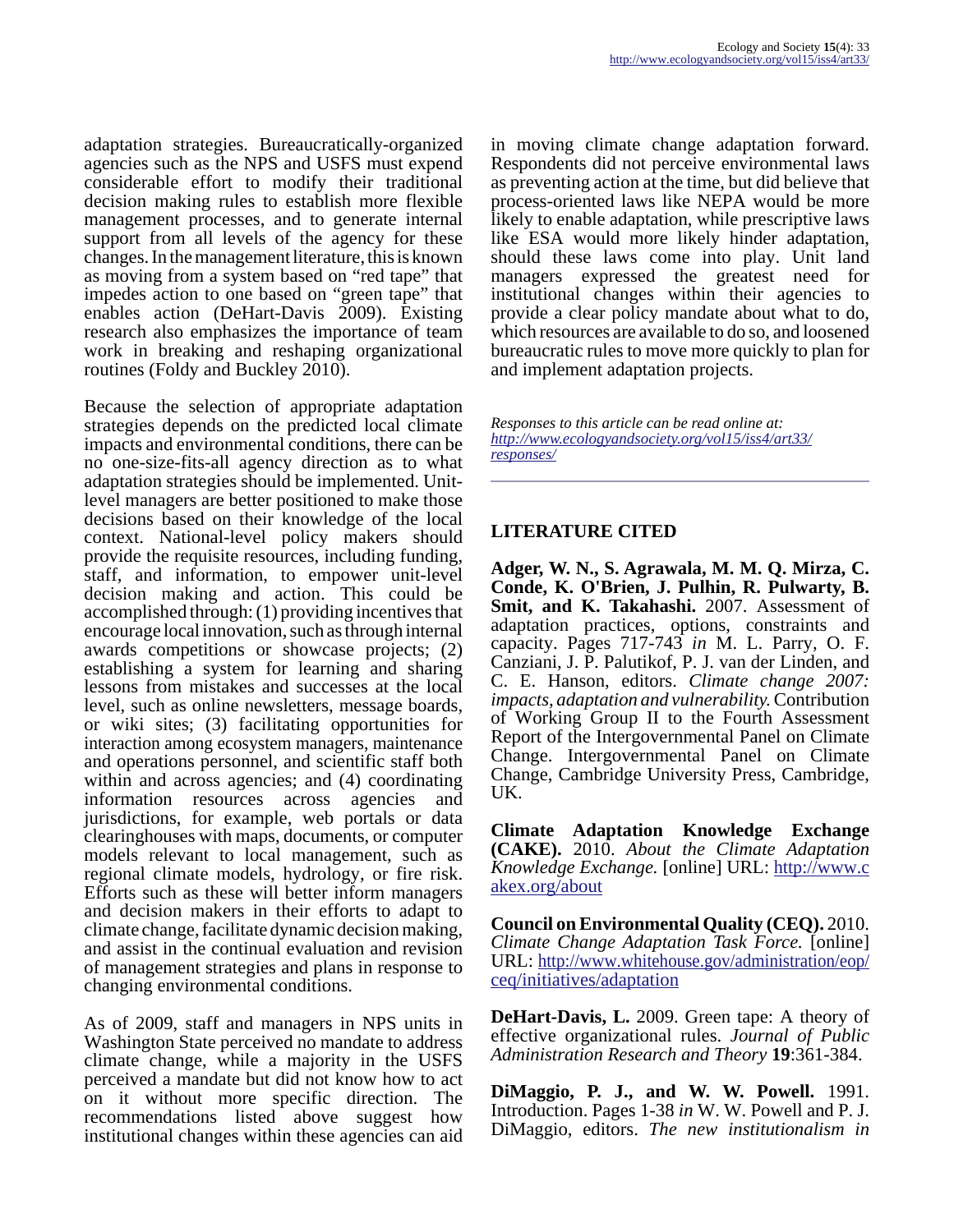*organizational analysis*. The University of Chicago Press, Chicago, Illinois, USA.

**Foldy, E. G., and T. R. Buckley.** 2010. Recreating street-level practice: the role of routines, group work, and team learning. *Journal of Public Administration Research and Theory* **20**:23-52.

**Government Accountability Office (GAO).** 2007. *Agencies should develop guidance for addressing the effects of climate change on federal land and water resources.* Government Accountability Office, Washington, D.C., USA.

**Heller, N. E., and E. S. Zavaleta.** 2009. Biodiversity management in the face of climate change: a review of 22 years of recommendations. *Biological Conservation* **142**:14-32.

**Intergovernmental Panel on Climate Change (IPCC).** 2007. Summary for policymakers. Pages 7-22 *in* M. L. Parry, O. F. Canziani, J. P. Palutikof, P. J. van der Linden, and C. E. Hanson, editors. *Climate change 2007: impacts, adaptation and vulnerability.* Contribution of Working Group II to the Fourth Assessment Report of the Intergovernmental Panel on Climate Change. Intergovernmental Panel on Climate Change, Cambridge University Press, Cambridge, UK.

**Karkkainen, B. C.** 2002. Toward a smarter NEPA: monitoring and managing government's environmental performance. *Columbia Law Review* **102**:903-972.

**Karl, T. R., J. M. Melillo, and T. C. Peterson, editors.** 2009. *Global climate change impacts in the United States.*A State of Knowledge report from the U.S. Global Change Research Program. Cambridge University Press, Washington, D.C., USA.

**Kaufman, H.** 1960. *The forest ranger: a study in administrative behavior.* John Hopkins University Press, Baltimore, Maryland, USA.

**Kaufman, H.** 1971. *The limits of organizational change.* University of Alabama Press, Tuscaloosa, Alabama, USA.

**Luers, A. L., and S. C. Moser.** 2006. *Preparing for the impacts of climate change in California: opportunities and constraints for adaptation.* California Energy Commission Publication Number CEC-500-2005-198-SF. California Energy Commission, Sacramento, California, USA.

**MacGregor, D. G., and D. N. Seesholtz.** 2008. *Factors influencing line officers' decisions about National Environmental Policy Act project design and development.* General Technical Report PNW-GTR-766. United States Department of Agriculture Forest Service, Pacific Northwest Research Station, Portland, Oregon, USA.

**March, J. G., and J. P. Olsen.** 1989. *Rediscovering institutions: the organizational basis of politics.* The Free Press, New York, New York, USA.

**Marshall, C., and G. Rossman.** 1999. *Designing qualitative research*. Third edition. Sage Publications, Thousand Oaks, California, USA.

**Ostrom, E.** 1990. *Governing the commons: the evolution of institutions for collective action.* Cambridge University Press, Cambridge, UK.

**Repetto, R.** 2008. *The climate crisis and the adaptation myth.* Working Paper 13. Yale School of Forestry & Environmental Studies, New Haven, Connecticut, USA.

**Sabatier, P. A., J. Loomis, and C. McCarthy.** 1995. Hierarchical controls, professional norms, local constituencies, and budget maximization: an analysis of U.S. Forest Service planning decisions. *American Journal of Political Science* **39**:204-242.

**Thomas, C. W.** 2003. *Bureaucratic landscapes: interagency cooperation and the preservation of biodiversity.* Massachusetts Institute of Technology Press, Cambridge, Massachusetts, USA.

**United States Forest Service (USFS).** 2002. *The process predicament: how statutory, regulatory, and administrative factors affect national forest management.* U.S. Forest Service, Washington, D. C., USA.

**University of Washington Climate Impacts Group (CIG).** 2007. *Preparing for climate change: a guidebook for local, regional, and state governments.* The Climate Impacts Group, King County, Washington, and ICLEI - Local Governments for Sustainability, Seattle, Washington, USA.

**U.S. Climate Change Science Program (CCSP).** 2008. *Preliminary review of adaptation options for climate-sensitive ecosystems and resources.* U.S.